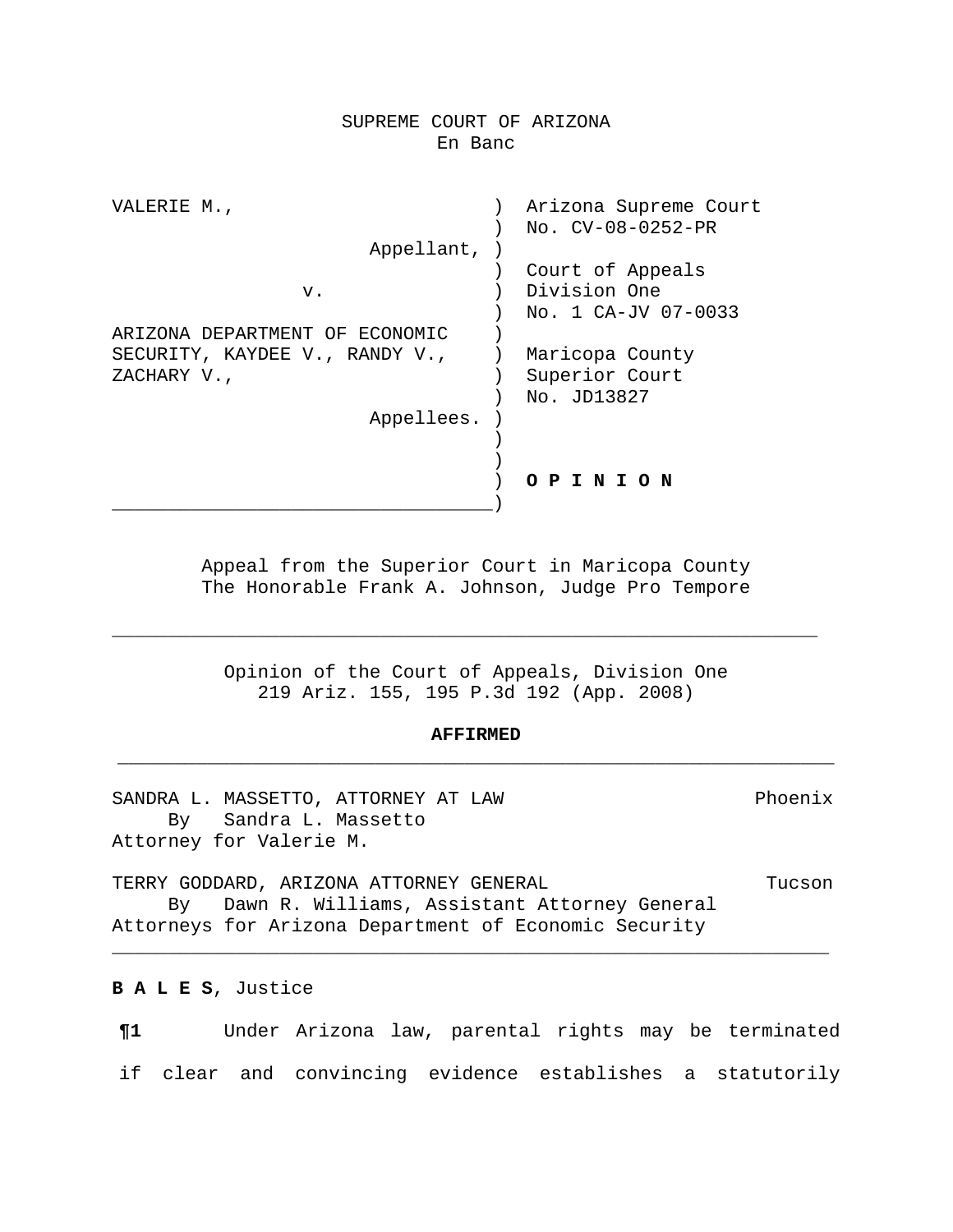identified ground, such as abandonment or neglect, and a preponderance of the evidence shows that termination is in the child's best interests. We hold that the Indian Child Welfare Act ("ICWA"), 25 U.S.C. §§ 1901 to 1963 (2000), does not require these state-law findings to be made by a higher standard of proof in cases involving Indian children.

### **I. FACTS AND PROCEDURAL BACKGROUND**

**¶2** This case concerns the termination of the parental rights of Valerie M. as to her children Kaydee V., Randy V., and Zachary V. Because Valerie M. is a member of the Cherokee Nation and her children are eligible for tribal membership, the proceedings are subject to ICWA's requirements. *See* 25 U.S.C. § 1903(4) (defining "Indian child"). On the petition of the Arizona Department of Economic Security ("ADES"), and after notice to the Cherokee Nation and the Bureau of Indian Affairs, the juvenile court determined that the children were dependent as to both their mother and father. ADES later moved to terminate the rights of the parents on multiple grounds under Arizona Revised Statutes ("A.R.S.") section 8-533(B) (Supp. 2005). Neither the parents nor the Cherokee Nation sought to transfer the proceedings to a tribal court; the Cherokee Nation agreed that termination of Valerie M.'s parental rights was warranted.

**¶3** ICWA requires a state court to make two particular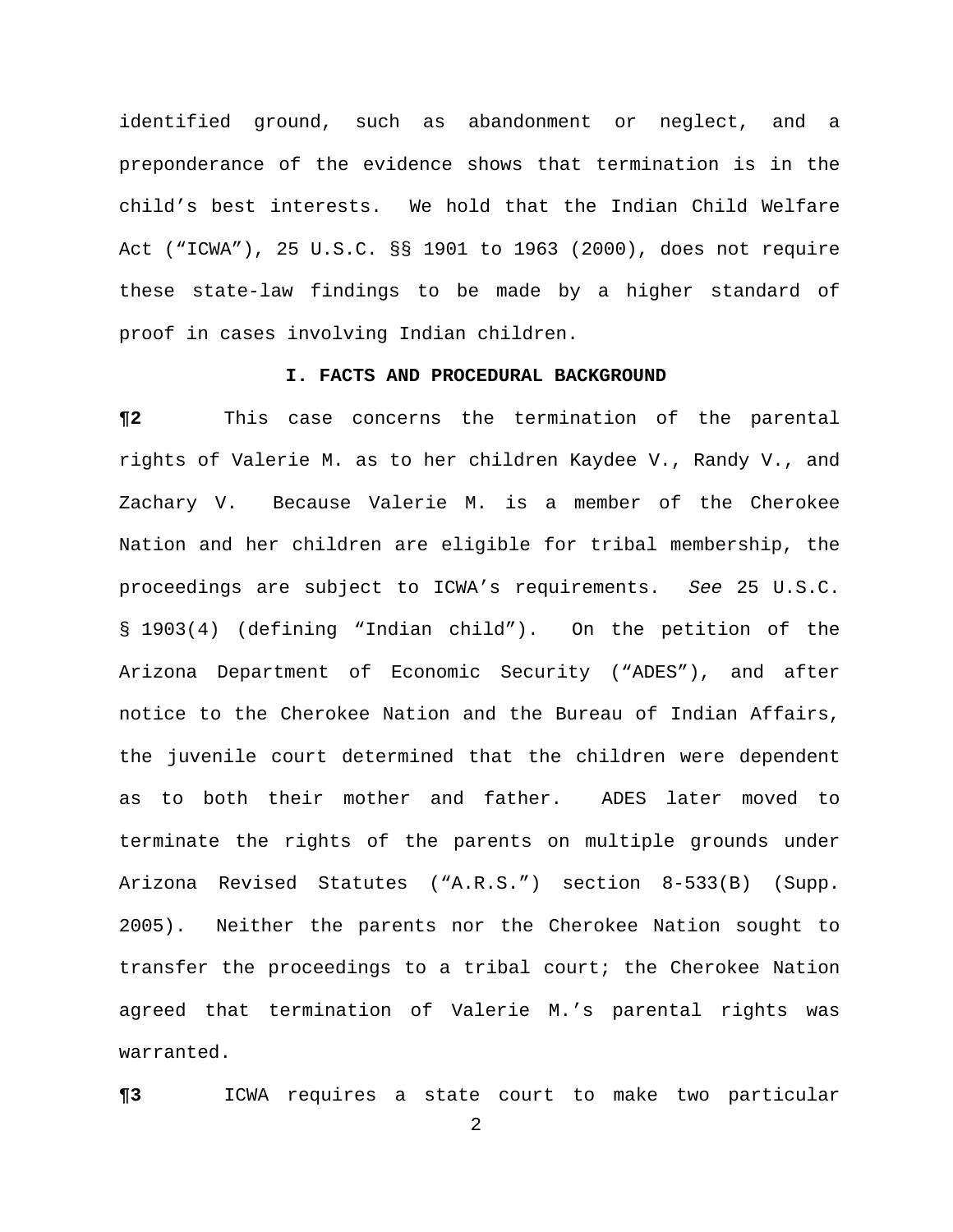findings before terminating the parental rights for an Indian child. The court must be persuaded that "active efforts have been made to provide remedial services and rehabilitative programs designed to prevent the breakup of the Indian family and that these efforts have proved unsuccessful." 25 U.S.C. § 1912(d). There must also be "a determination, supported by evidence beyond a reasonable doubt, including testimony of qualified expert witnesses, that the continued custody of the child by the parent or Indian custodian is likely to result in serious emotional or physical damage to the child." *Id.*   $$1912(f).$ 

**¶4** The juvenile court terminated the father's parental rights after finding beyond a reasonable doubt the alleged state-law grounds for termination, the best interests of the children, and the findings required by ICWA. ADES did not object to the court's applying the reasonable doubt standard to each of the required findings.

**¶5** Valerie M. demanded a jury trial on the termination of her parental rights as then allowed by Arizona statute. (The legislature eliminated the right to jury trial in termination proceedings effective January 1, 2007. 2003 Ariz. Sess. Laws, ch. 6, § 10 (2d Spec. Sess.) (codified at A.R.S. § 8-537 (2007)). She requested that the jury be instructed that it must find both the state-law findings and the ICWA findings beyond a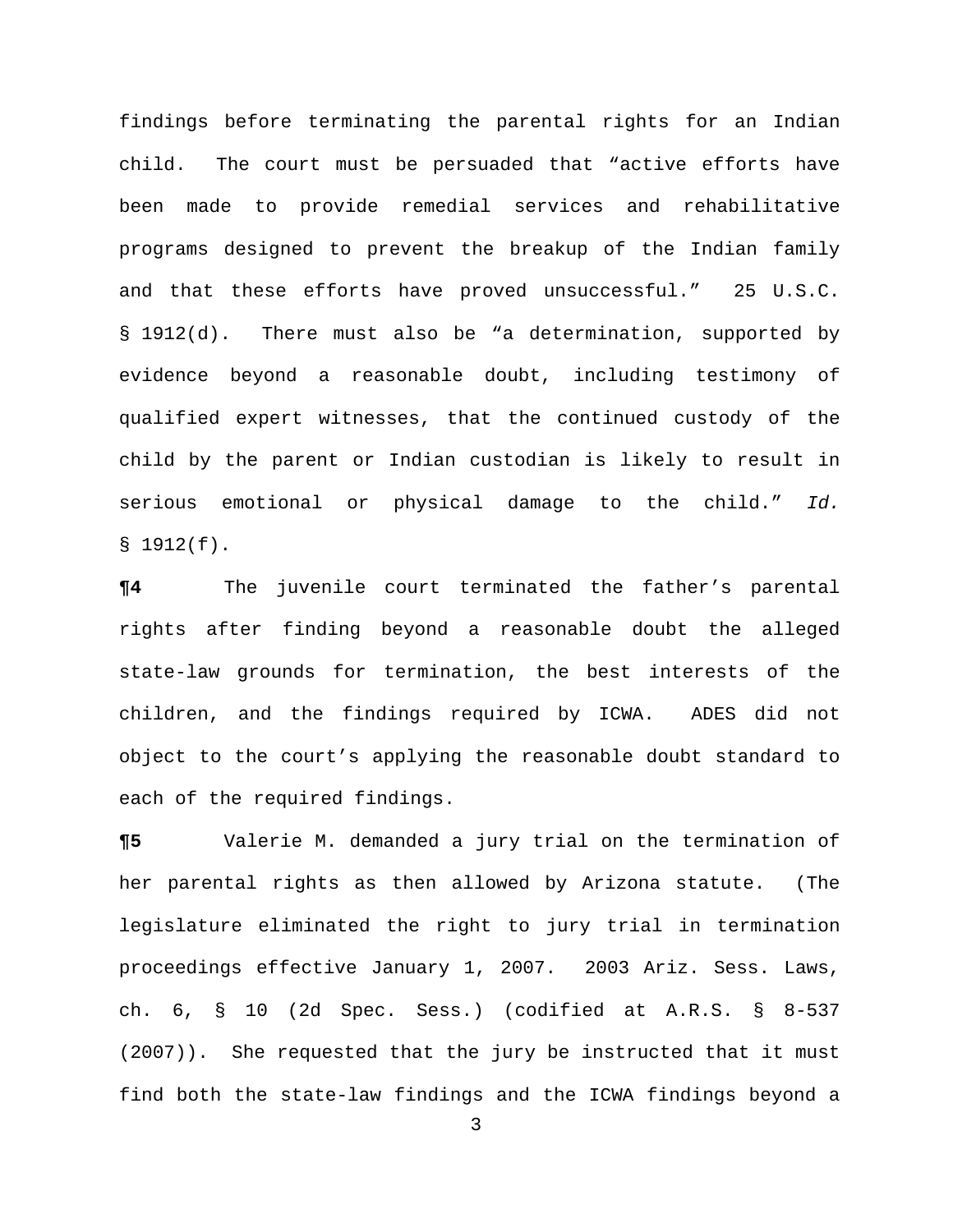reasonable doubt. At the request of ADES, the juvenile court instead instructed the jury to apply the clear and convincing evidence standard to the state-law grounds for termination, the preponderance of the evidence standard to the best interest finding, and the reasonable doubt standard to the ICWA findings. The jury returned a verdict terminating the mother's parental rights.

**¶6** On appeal, Valerie M. argued that proof beyond a reasonable doubt was required for the state-law findings. She primarily argued that ICWA requires the higher burden of proof. She also argued that this burden should apply under the law of the case doctrine because the juvenile court had applied a reasonable doubt standard in terminating the father's rights.

**¶7** The court of appeals affirmed. *Valerie M. v. Ariz. Dep't of Econ. Sec.*, 219 Ariz. 155, \_\_\_ ¶ 1, 195 P.3d 192, 193 (App. 2008). The court noted that ICWA by its terms does not impose the reasonable doubt standard for state-law findings in termination proceedings. Consistent with the weight of authority from other states, the court held that ICWA instead allows a "dual burden" of proof: reasonable doubt for the ICWA findings and a lesser standard for findings required by state law. *Id*. at \_\_\_ ¶ 14, 195 P.3d at 196. The court also rejected Valerie M.'s argument that a reasonable doubt standard was required by Arizona Rule of Procedure for the Juvenile Court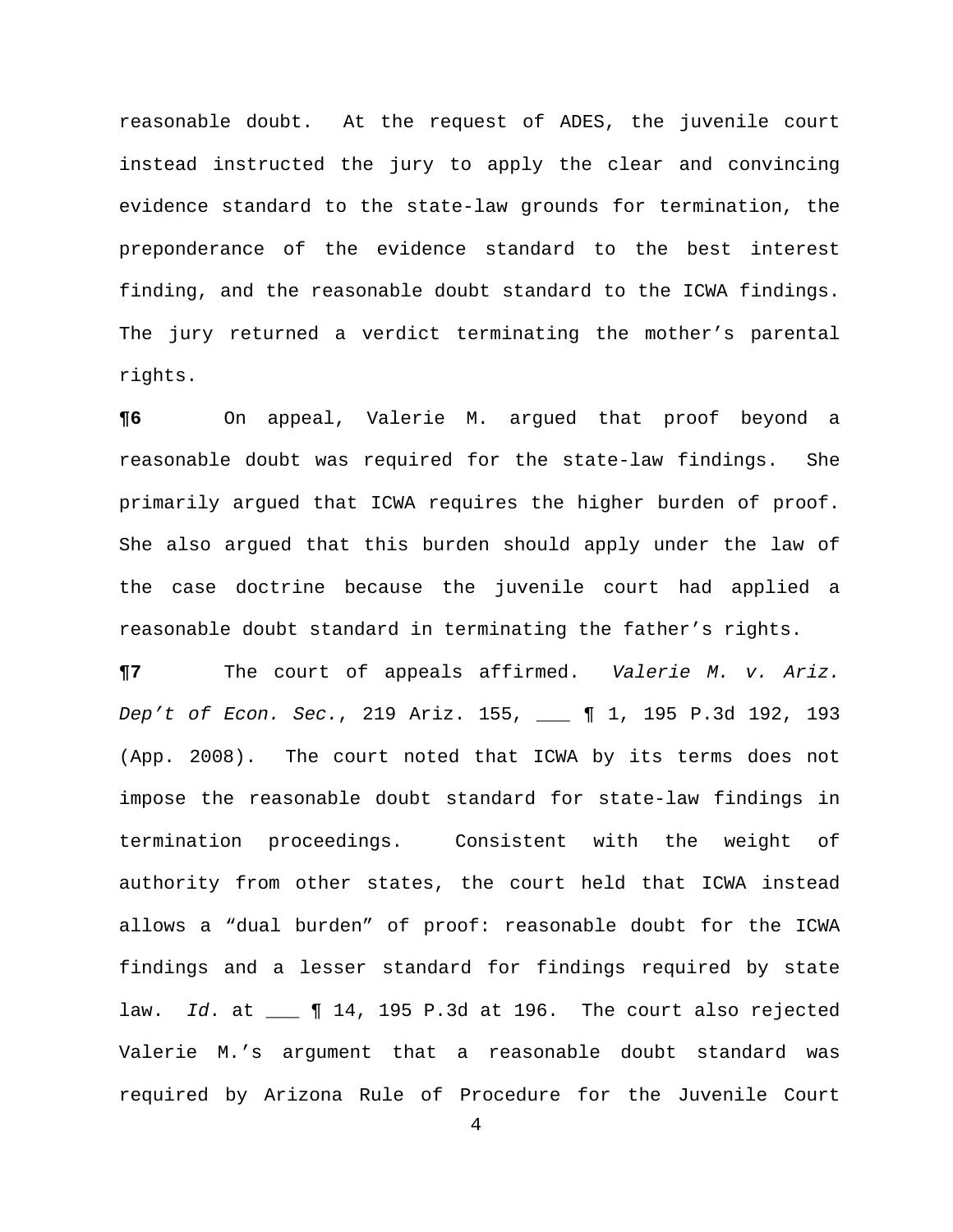66(C). *Id*. at \_\_\_ ¶ 22, 195 P.3d at 199. Although Rule 66(C) states that the allegations in a termination proceeding involving an Indian child must be proved beyond a reasonable doubt, the court of appeals held that the rule is invalid "insofar as it imposes a higher burden of proof in termination cases" than A.R.S. §§ 8-537(B) and -863(B) require. *Id*. Finally, the court held that the law of the case doctrine did not require applying the reasonable doubt standard to the statelaw findings. *Id.* at \_\_\_ n.6 ¶ 23, 195 P.3d at 199 n.6.

**¶8** We granted review to clarify the standard of proof for the state-law termination grounds and the child's best interests in cases subject to ICWA. We also granted review to decide whether the reasonable doubt standard should apply here under the law of the case doctrine, but upon further consideration we dismiss our review on this issue as improvidently granted. We have jurisdiction under Article 6, Section 5(3), of the Arizona Constitution and A.R.S. § 12-120.24 (2003).

#### **II. DISCUSSION**

**¶9** In Arizona, terminations of parent-child relationships are governed by A.R.S. §§ 8-531 to -544. The fact finder must find one or more of the grounds for termination listed in § 8- 533(B) by clear and convincing evidence. A.R.S. § 8-537(B) (Supp. 2005). In addition, the fact finder must find by a preponderance of the evidence that the termination of the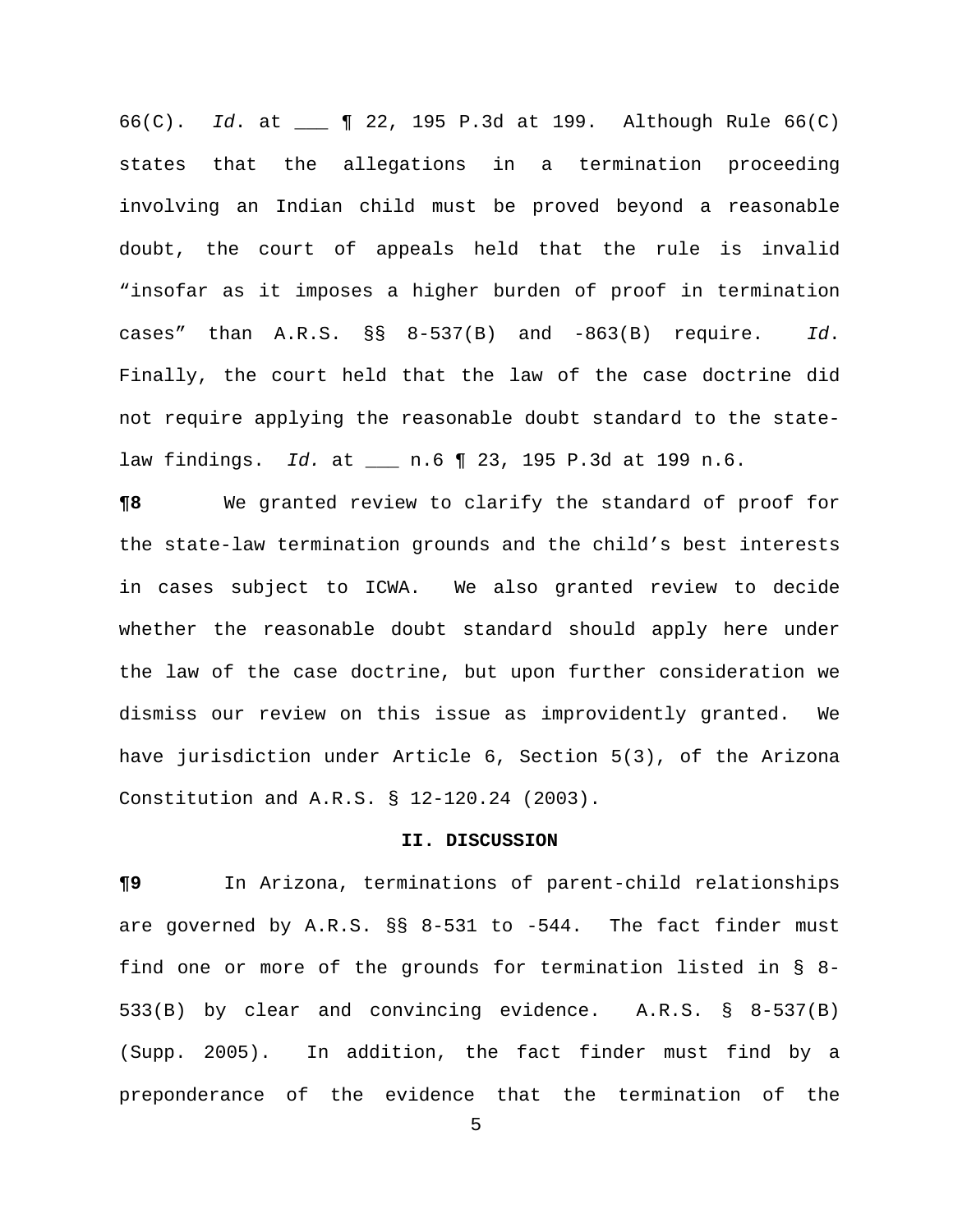parent-child relationship is in the best interests of the child. *Kent K. v. Bobby M.*, 210 Ariz. 279, 284 ¶ 22, 110 P.3d 1013, 1018 (2005).

**¶10** The issue here is whether ICWA imposes a reasonable doubt standard for these state-law findings in a case involving an Indian child. We review issues of statutory interpretation de novo. In interpreting ICWA, we attempt to give effect to the will of Congress as expressed in the statutory language, which we construe liberally in favor of the interest in preserving tribal families. *Steven H. v. Ariz. Dep't of Econ. Sec.*, 218 Ariz. 566, 570 ¶ 14, 190 P.3d 180, 184 (2008). If ICWA imposes a higher standard of proof, then federal law controls over state law. *See* 25 U.S.C. § 1921 (stating that court shall apply law, state or federal, that provides higher standard of protection to rights of parent or Indian guardian in a child custody proceeding involving Indian child); A.R.S. § 8-815(B) (stating that court and parties shall meet all requirements of ICWA "not prescribed" by state statutes).

**¶11** ICWA's only specific directive concerning the burden of proof in termination proceedings appears in 25 U.S.C. § 1912(f), which applies the reasonable doubt standard to proof that "continued custody of the child by the parent or Indian custodian is likely to result in serious emotional or physical damage to the child." Valerie M. does not argue that ICWA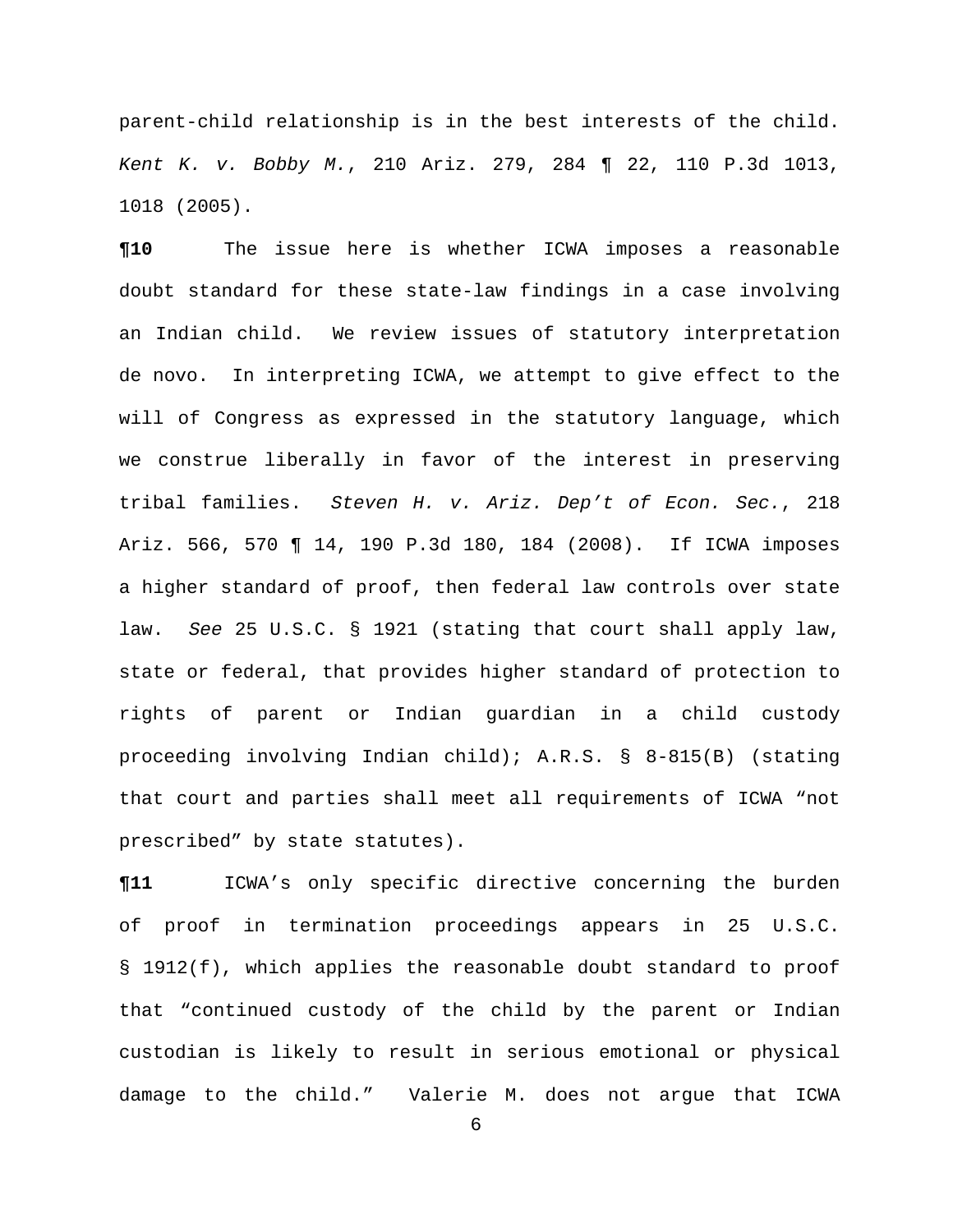expressly requires the state-law findings to be made beyond a reasonable doubt. Rather, she argues that we should interpret ICWA as requiring proof beyond a reasonable doubt for all required findings, whether imposed by federal or state law, to terminate parental rights for an Indian child.

**¶12** Congress enacted ICWA in 1978 based on concerns that Indian families and tribes were threatened by alarmingly high rates of removal of Indian children from them by non-tribal entities, including state courts. *Id*. § 1901; *Steven H.*, 218 Ariz. at 570 ¶ 11, 190 P.3d at 184. In response, ICWA allocates jurisdiction between tribal and state courts over Indian child custody cases and mandates certain procedural safeguards and substantive requirements for state court proceedings.

**¶13** Among other things, ICWA provides that tribal courts generally have exclusive jurisdiction for child custody proceedings involving Indian children who reside or are domiciled within the reservation. 25 U.S.C. § 1911(a). For other Indian children, ICWA provides that state court child custody proceedings may be transferred to tribal court upon the petition of either parent or the tribe, but that such transfer will not occur upon either parent's objection, declination by the tribal court, or the state court's determination that there is good cause not to transfer the case. *Id*. § 1911(b).

**¶14** ICWA thus contemplates that state courts will continue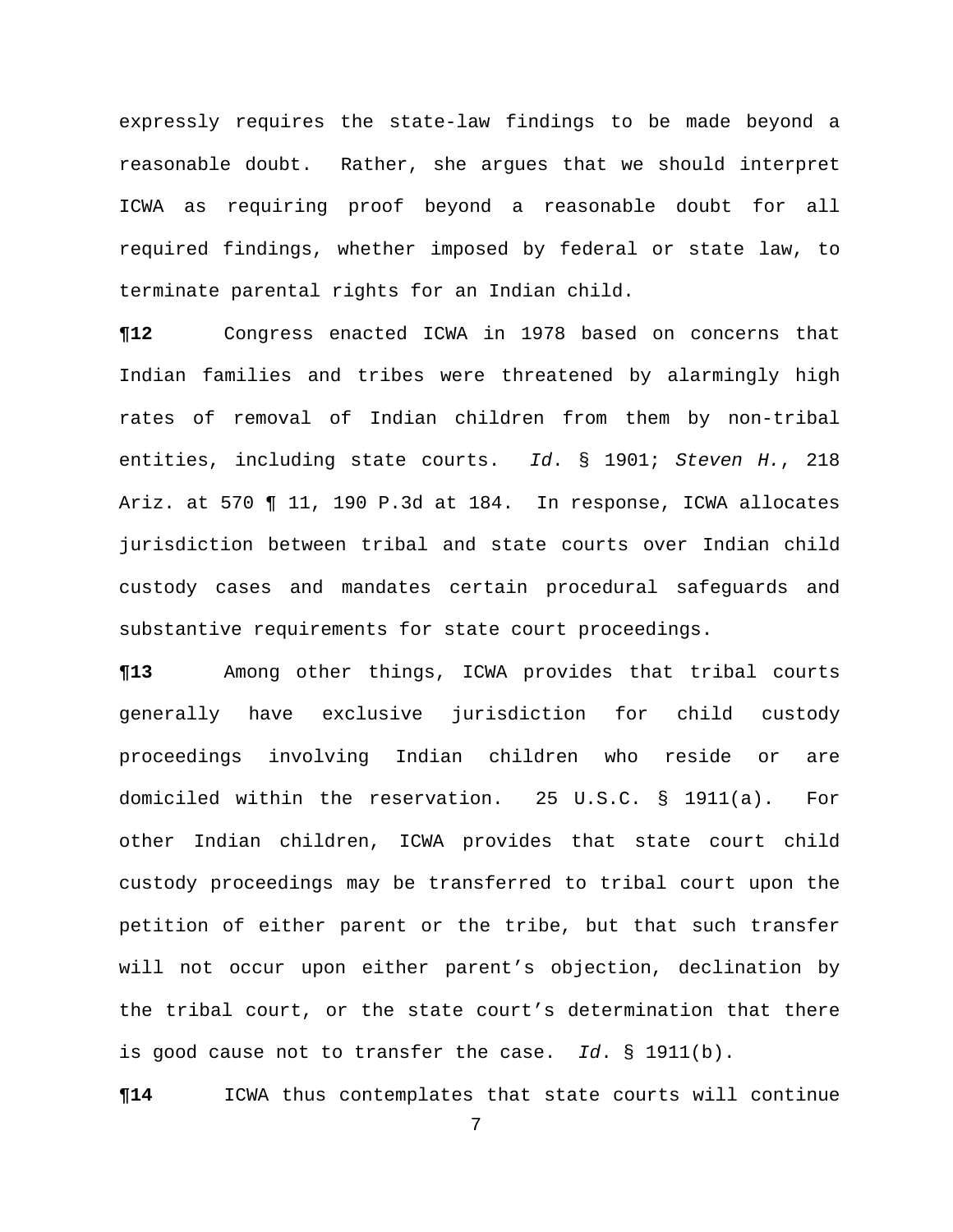to adjudicate custody cases involving Indian children. In these cases, ICWA mandates certain procedural protections, such as intervention rights for the Indian child's tribe, *id*. § 1911(c), rights to notice for the parent or Indian custodian and the tribe, *id.* § 1912(a), and a right to appointed counsel for indigent Indian parents or custodians, *id.* § 1912(b). ICWA also imposes two substantive requirements in termination cases: the court must be persuaded that "active efforts have been made to provide remedial services and rehabilitative programs designed to prevent the breakup of the Indian family and that these efforts have been unsuccessful," *id.* § 1912(d), and, as noted above, there must be proof beyond a reasonable doubt that continued custody will likely result in serious damage to the child, *id.* § 1912(f).

**¶15** Valerie M. argues that applying a reasonable doubt standard to state-law findings is appropriate because doing so would promote ICWA's goals and would avoid inconsistent standards depending on the state in which the custody of an Indian child is adjudicated. She also argues that the Arizona legislature has expressed its intent to apply the higher federal standard by enacting A.R.S. § 8-872(F) (Supp. 2008), which provides that the burden of proof in guardianship cases involving Indian children shall be beyond a reasonable doubt instead of the otherwise applicable clear and convincing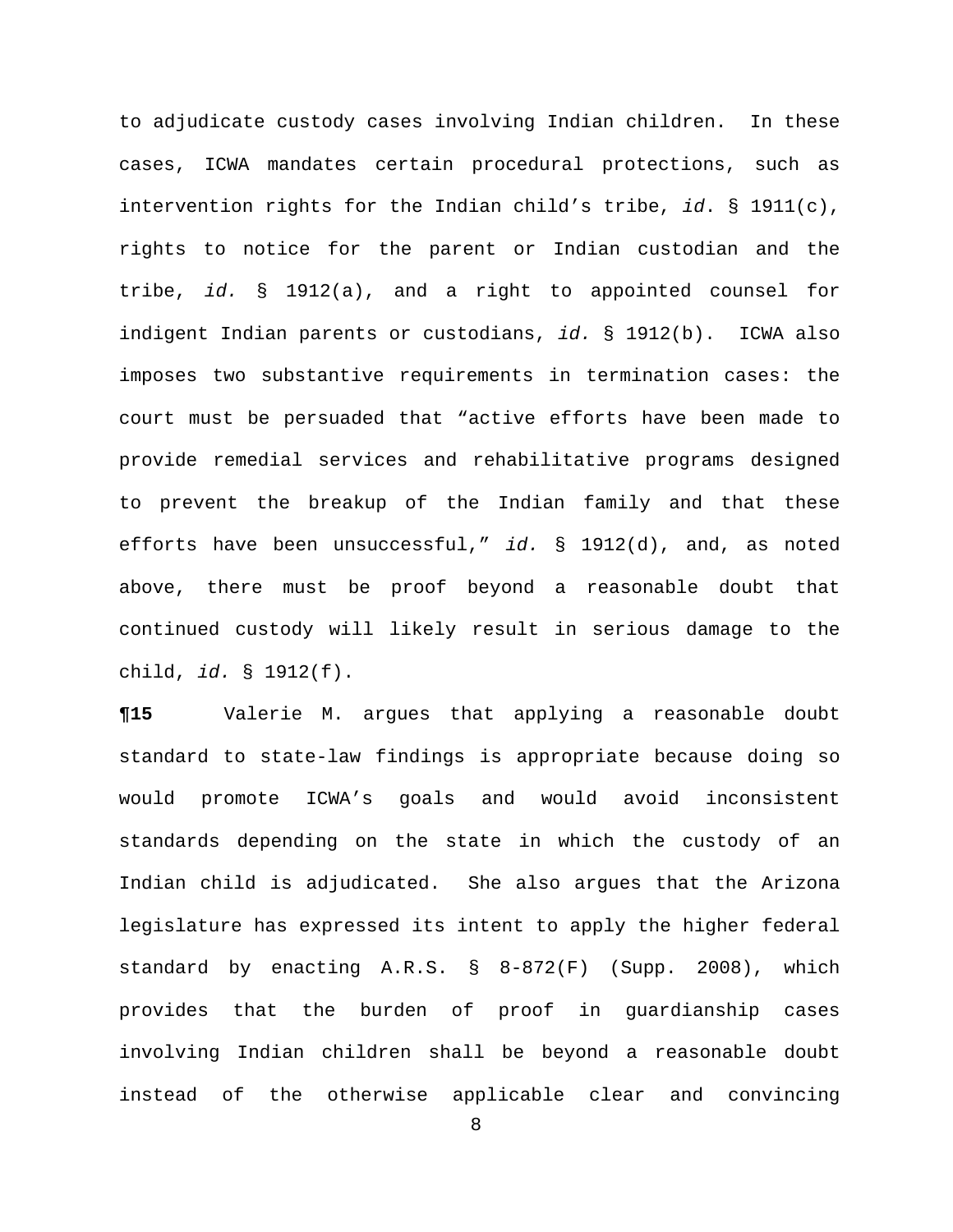standard.

**¶16** We do not believe that Congress intended to apply the reasonable doubt standard to state-law findings. Several considerations support our conclusion. ICWA expressly provides that certain "minimum Federal standards" apply in state court custody proceedings involving Indian children. 25 U.S.C. § 1902. Congress did not displace state law in favor of uniform standards; instead it recognized that federal requirements would be in addition to state law requirements, which will themselves prevail over federal law if they are more protective of parental rights. *Id.* § 1921.

**¶17** Congress thus contemplated that procedures in Indian child custody cases would vary among the states. Indeed, apart from ICWA's minimum requirements, Congress left to the states the identification of the grounds for termination, an important substantive issue. That Congress did not expressly address the burden of proof applicable to findings required by state law suggests that this was not an issue on which Congress thought a minimum federal standard was necessary.

**¶18** As noted by the court of appeals, nearly every other state court that has considered this issue has concluded that ICWA allows states to specify the standard of proof for statelaw findings distinct from the findings required by ICWA. *See In re J.R.B.*, 715 P.2d 1170, 1171 (Alaska 1986); *People ex rel.*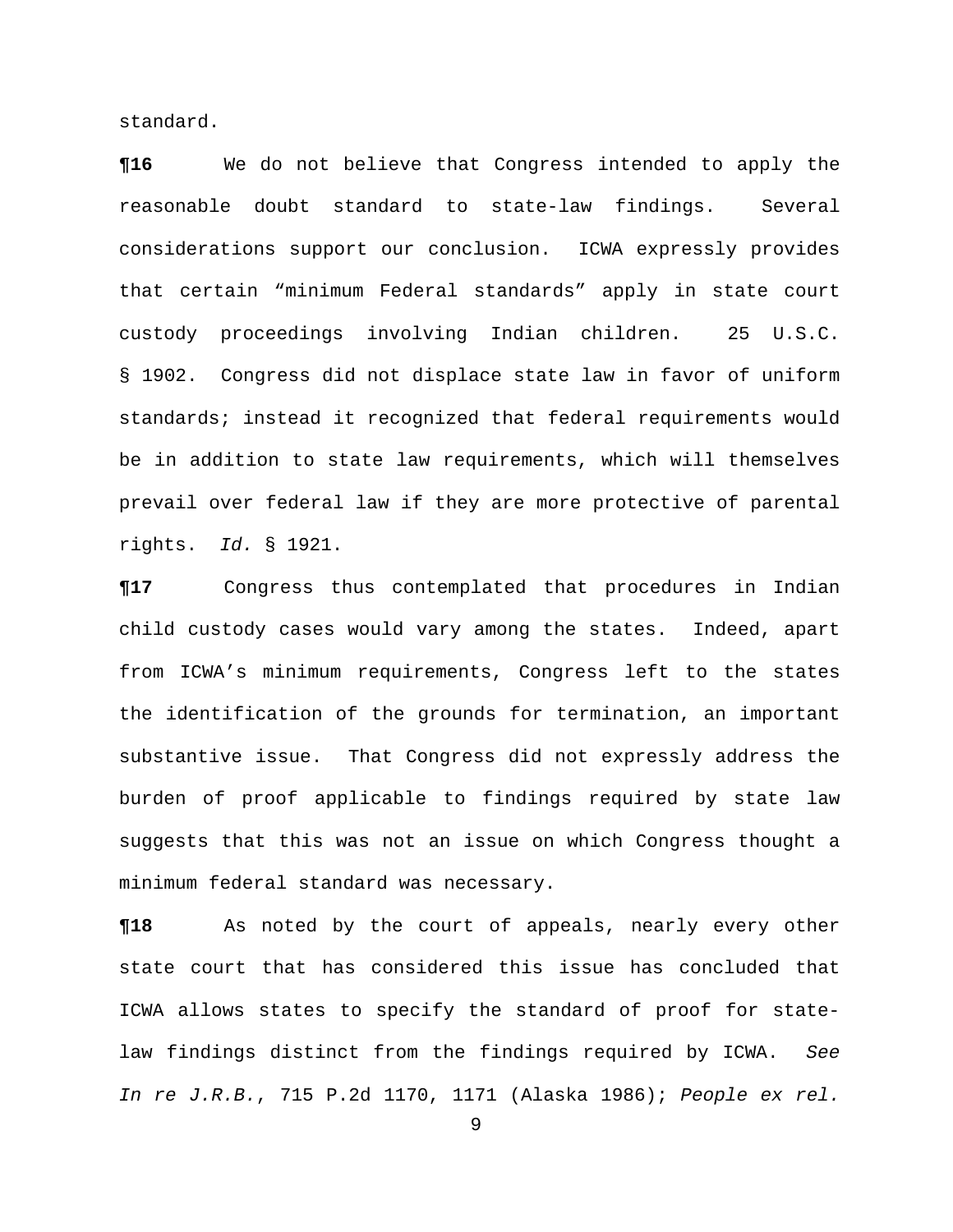*C.A.J.*, 709 P.2d 604, 606 (Colo. Ct. App. 1985); *In re H.A.M.*, 961 P.2d 716, 721 (Kan. Ct. App. 1998); *In re Denice F.*, 658 A.2d 1070, 1072-73 (Me. 1995); *In re Elliott*, 554 N.W.2d 32, 38 (Mich. Ct. App. 1996); *In re Interest of Walter W*., 744 N.W.2d 55, 60-61 (Neb. 2008); *In re N.Y.C. Dep't. of Soc. Servs. v. Oscar C*., 600 N.Y.S.2d 957, 960-61 (App. Div. 1993); *In re Bluebird*, 411 S.E.2d 820, 823 (N.C. Ct. App. 1992); *In re M.S.*, 624 N.W.2d 678, 681 (N.D. 2001); *In re Adoption of R.L.A.*, 147 P.3d 306, 310 (Okla. Civ. App. 2006); *K.E. v. State*, 912 P.2d 1002, 1004 (Utah Ct. App. 1996); *In re Dependency of Roberts*, 732 P.2d 528, 531 (Wash. Ct. App. 1987); *In re Interest of D.S.P.*, 458 N.W.2d 823, 829 (Wis. Ct. App. 1990).

**¶19** Valerie M.'s argument based on the state guardianship statute is also unpersuasive. That statute does not address the burden of proof in termination cases. At most, A.R.S. § 8- 872(F) shows that the legislature has specified when it intends to impose a higher burden of proof for cases involving Indian children. That the legislature has imposed a higher standard for guardianships, which do not sever all parental rights, than for terminations does appear somewhat anomalous, but it does not show that the legislature intended the reasonable doubt standard to apply in termination cases when the applicable statutes provide otherwise.

**¶20** Having concluded that ICWA does not require a higher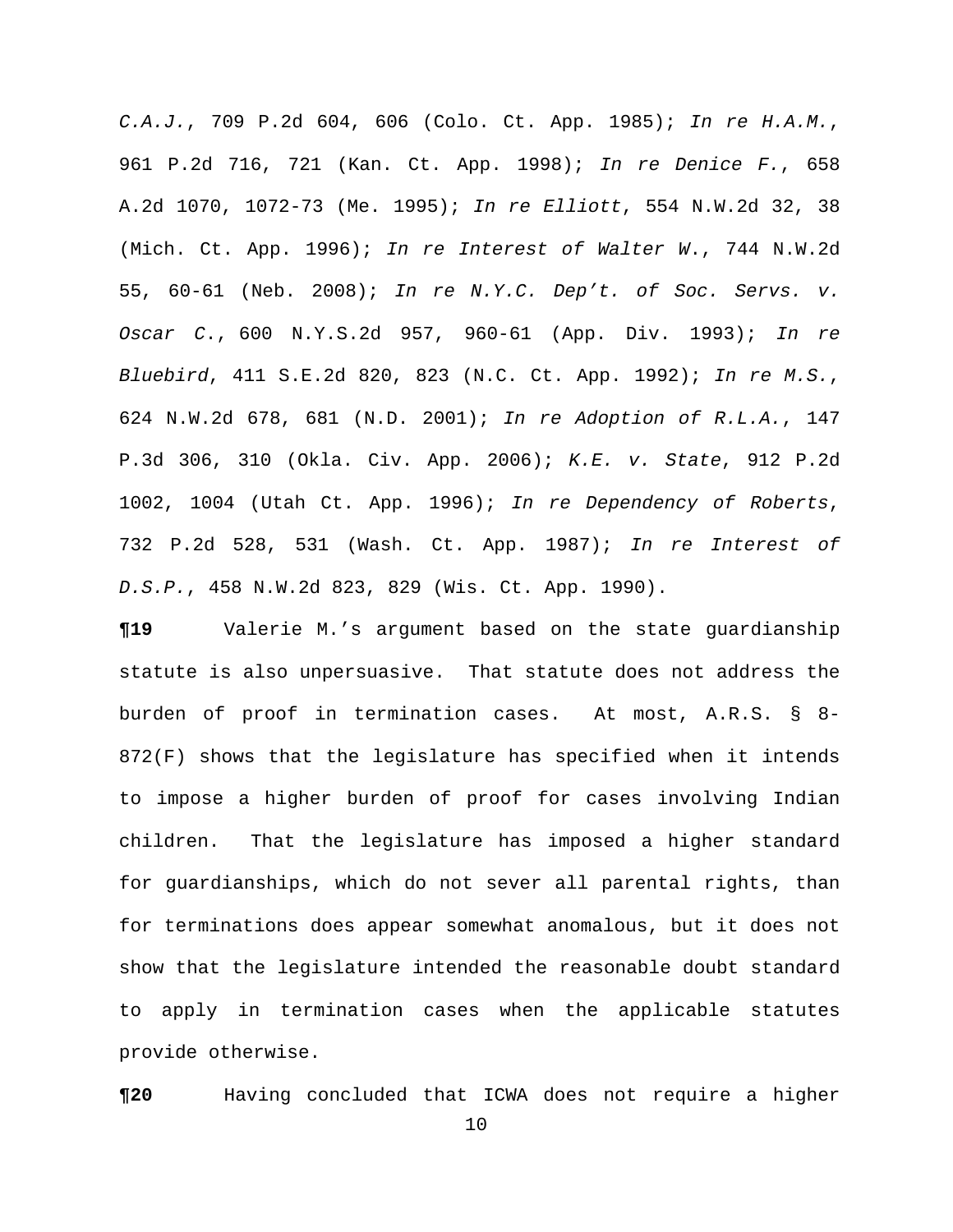standard of proof than does A.R.S. § 8-537(B) and -863(B), the court of appeals also considered whether Rule 66(C) imposes a "reasonable doubt" standard. Rule 66(C) provides:

The moving party or petitioner has the burden of proving the allegations contained in the motion or petition by clear and convincing evidence or, *in the case of an Indian child, beyond a reasonable doubt*. In addition, if the child is an Indian child, the moving party or petitioner must also prove, beyond a reasonable doubt, including testimony from a qualified expert witness, that continued custody of the child by the parent or Indian custodian is likely to result in serious emotional or physical damage to the child. The petitioner must prove beyond a reasonable doubt that active efforts have been made to provide remedial services and rehabilitative programs designed to prevent the breakup of the Indian family and that those efforts have proven unsuccessful.

(Emphasis added).

**¶21** The court of appeals was correct in concluding that Rule 66(C) cannot mandate a higher burden of proof for the state-law findings than is required by Arizona statutes. Because the legislature is empowered to set burdens of proof as a matter of substantive law, a valid statute specifying the burden of proof prevails over common law or court rules adopting a different standard. *See, e.g.*, *State v. Fletcher*, 149 Ariz. 187, 191-92, 717 P.2d 866, 870-71 (1986) (recognizing legislature's authority to modify common law and require defendant to prove insanity by clear and convincing evidence). **¶22** With the benefit of hindsight, we recognize that the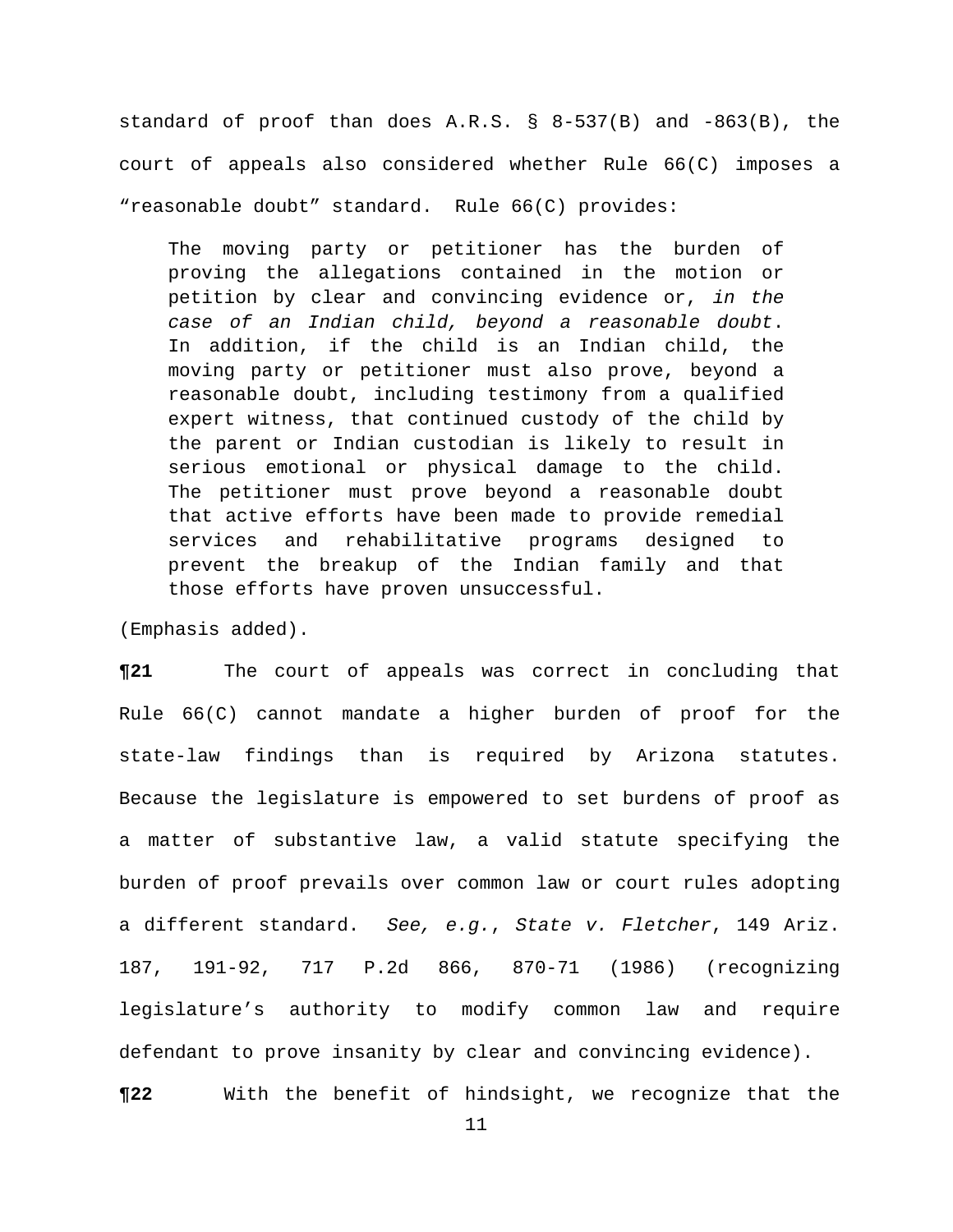language of Rule 66(C) should not have embraced an evidentiary standard higher than required by Arizona statutes. Although this Court has the final say in interpreting procedural rules, and only this Court can revise its prior interpretation of a rule, *Cullen v. Auto-Owners Ins. Co.*, 218 Ariz. 417, 420 ¶ 10, 189 P.3d 344, 347 (2008), our adoption of a rule is not an adjudication of its validity. *See Scheehle v. Justices of the Supreme Court*, 211 Ariz. 282, 298, 120 P.3d 1092, 1108 (2005). Confronted with the argument that Rule 66(C) impermissibly conflicts with state statutes, the court of appeals correctly held that the statutes prevail in setting the burden of proof.

#### **III. CONCLUSION**

**¶23** In this termination case governed by ICWA, the juvenile court did not err by instructing the jury that the state-law grounds for termination must be proved by clear and convincing evidence and that the Indian child's best interests must be proved by a preponderance of the evidence. We affirm the opinion of the court of appeals.

W. Scott Bales, Justice

CONCURRING:

Ruth V. McGregor, Chief Justice

\_\_\_\_\_\_\_\_\_\_\_\_\_\_\_\_\_\_\_\_\_\_\_\_\_\_\_\_\_\_\_\_\_\_\_\_\_\_\_

 $\overline{\phantom{a}}$  ,  $\overline{\phantom{a}}$  ,  $\overline{\phantom{a}}$  ,  $\overline{\phantom{a}}$  ,  $\overline{\phantom{a}}$  ,  $\overline{\phantom{a}}$  ,  $\overline{\phantom{a}}$  ,  $\overline{\phantom{a}}$  ,  $\overline{\phantom{a}}$  ,  $\overline{\phantom{a}}$  ,  $\overline{\phantom{a}}$  ,  $\overline{\phantom{a}}$  ,  $\overline{\phantom{a}}$  ,  $\overline{\phantom{a}}$  ,  $\overline{\phantom{a}}$  ,  $\overline{\phantom{a}}$